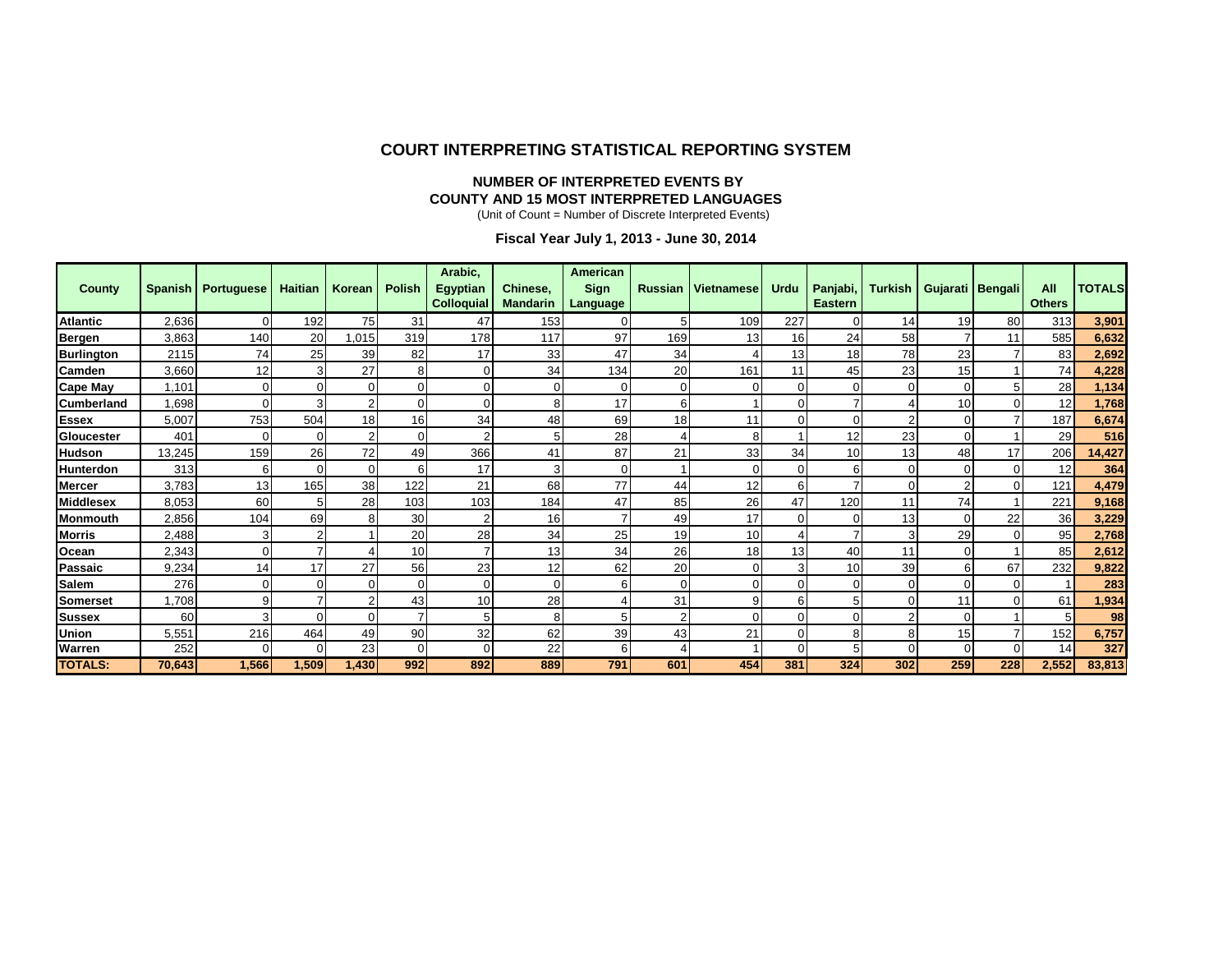#### **COURT INTERPRETING STATISTICAL REPORTING SYSTEM**

#### **NUMBER OF INTERPRETED EVENTS BY COUNTY AND PRIMARY CONTEXT**

(Unit of Count = Number of Discrete Interpreted Events)

### **Fiscal Year July 1, 2013 - June 30, 2014**

| <b>County</b>     | Before a<br><b>Judge or</b><br><b>Grand Jury</b> | <b>Before</b><br><b>Hearing</b><br><b>Officer or</b><br>in CDR<br><b>Proceeding</b> | <b>Any Court</b><br><b>Support</b><br><b>Service</b> | <b>Total</b><br><b>Events</b> |
|-------------------|--------------------------------------------------|-------------------------------------------------------------------------------------|------------------------------------------------------|-------------------------------|
| Hudson            | 11,712                                           | 2,163                                                                               | 552                                                  | 14,427                        |
| Passaic           | 6,524                                            | 2,183                                                                               | 1,115                                                | 9,822                         |
| Middlesex         | 5,216                                            | 1,183                                                                               | 2,769                                                | 9,168                         |
| Union             | 6,273                                            | 416                                                                                 | 68                                                   | 6,757                         |
| Essex *           | 4,713                                            | 894                                                                                 | 1,088                                                | 6,674                         |
| Bergen            | 5,018                                            | 442                                                                                 | 1,172                                                | 6,632                         |
| Mercer            | 3,663                                            | 644                                                                                 | 172                                                  | 4,479                         |
| Camden            | 3,393                                            | 475                                                                                 | 360                                                  | 4,228                         |
| Atlantic          | 3,367                                            | 99                                                                                  | 435                                                  | 3,901                         |
| Monmouth          | 2,288                                            | 341                                                                                 | 600                                                  | 3,229                         |
| <b>Morris</b>     | 1,948                                            | 384                                                                                 | 436                                                  | 2,768                         |
| <b>Burlington</b> | 1,363                                            | 836                                                                                 | 493                                                  | 2,692                         |
| Ocean             | 1,381                                            | 359                                                                                 | 872                                                  | 2,612                         |
| Somerset          | 1,523                                            | 191                                                                                 | 220                                                  | 1,934                         |
| Cumberland        | 1,485                                            | 233                                                                                 | 50                                                   | 1,768                         |
| Cape May          | 810                                              | 26                                                                                  | 298                                                  | 1,134                         |
| Gloucester        | 494                                              | 9                                                                                   | 13                                                   | 516                           |
| Hunterdon         | 295                                              | 21                                                                                  | 48                                                   | 364                           |
| Warren            | 282                                              | 14                                                                                  | 31                                                   | 327                           |
| Salem             | 185                                              | 32                                                                                  | 66                                                   | 283                           |
| <b>Sussex</b>     | 85                                               | 5                                                                                   | 8                                                    | 98                            |
| <b>TOTALS:</b>    | 62,018                                           | 10,950                                                                              | 10,866                                               | 83,813                        |

*\* Breakdown by primary context is estimated using the prior year's percentages. Actual numbers not available due to transition to new statewide scheduling database system.*